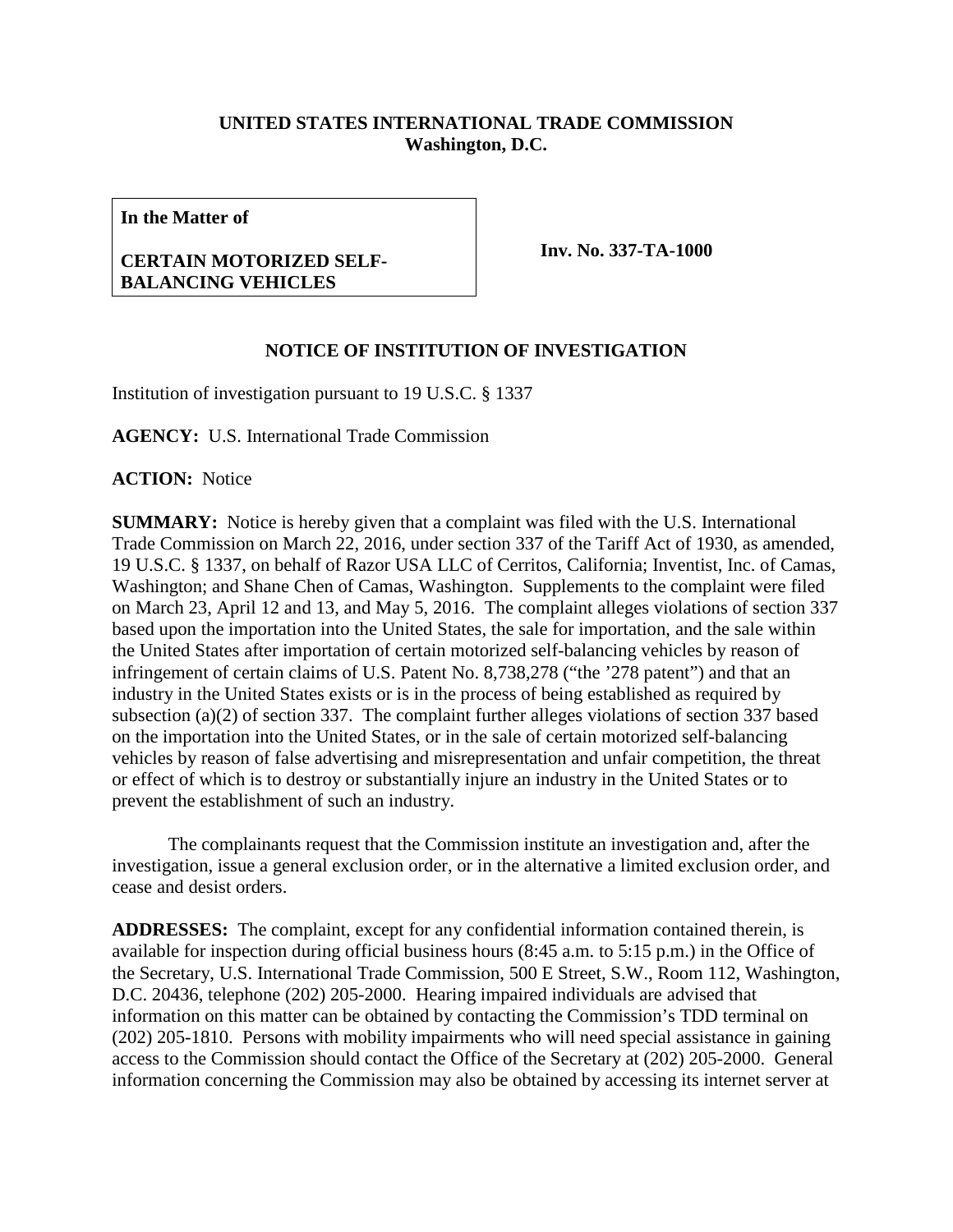[http://www.usitc.gov.](http://www.usitc.gov/) The public record for this investigation may be viewed on the Commission's electronic docket (EDIS) at [http://edis.usitc.gov.](http://edis.usitc.gov/)

**FOR FURTHER INFORMATION CONTACT:** The Office of Unfair Import Investigations, U.S. International Trade Commission, telephone (202) 205-2560.

**AUTHORITY:** The authority for institution of this investigation is contained in section 337 of the Tariff Act of 1930, as amended, and in section 210.10 of the Commission's Rules of Practice and Procedure, 19 C.F.R. § 210.10 (2016).

**SCOPE OF INVESTIGATION:** Having considered the complaint, the U.S. International Trade Commission, on May 20, 2016, **ORDERED THAT** –

(1) Pursuant to subsection (b) of section 337 of the Tariff Act of 1930, as amended, an investigation be instituted to determine:

(a) whether there is a violation of subsection  $(a)(1)(B)$  of section 337 in the importation into the United States, the sale for importation, or the sale within the United States after importation of certain motorized self-balancing vehicles by reason of infringement of one or more of claims 1-9 of the '278 patent, and whether an industry in the United States exists or is in the process of being established as required by subsection (a)(2) of section 337; and

(b) whether there is a violation of subsection  $(a)(1)(A)$  of section 337 in the importation into the United States, or in the sale of certain motorized self-balancing vehicles by reason of false advertising and misrepresentation and unfair competition, the threat or effect of which is to destroy or substantially injure an industry in the United States or to prevent the establishment of such an industry.

(2) For the purpose of the investigation so instituted, the following are hereby named as parties upon which this notice of investigation shall be served:

(a) The complainants are:

Razor USA LLC 12723 166th St. Cerritos, California 90703

Inventist, Inc. 4901 NW Camas Meadows Drive Camas, Washington 98607

Shane Chen 4901 NW Camas Meadows Drive Camas, Washington 98607

(b) The respondents are the following entities alleged to be in violation of section 337, and are the parties upon which the complaint is to be served: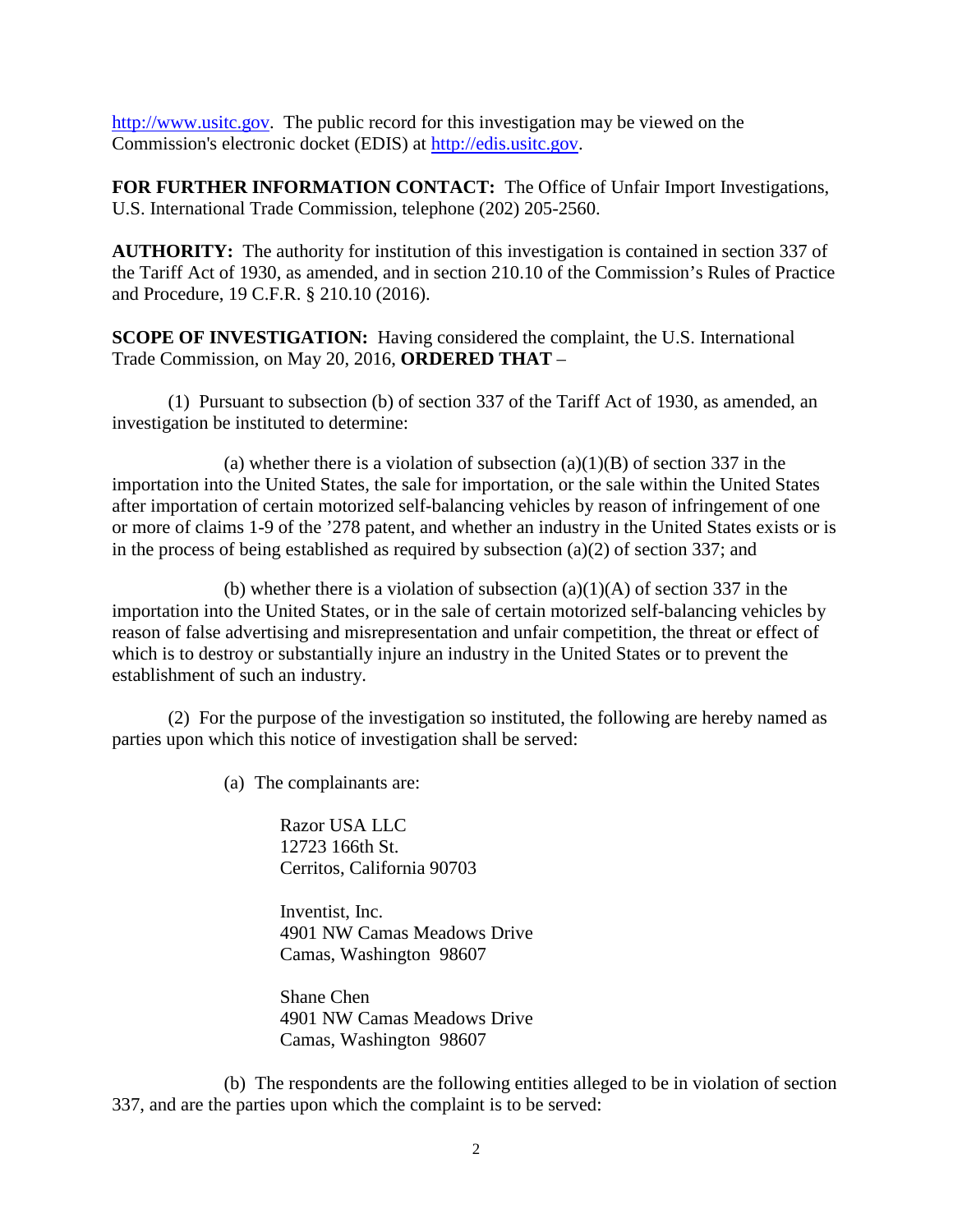Alibaba Group Holding Ltd. c/o Alibaba Group Services Limited 26/F Tower One, Times Square 1 Matheson Street Causeway Bay, Hong Kong

Alibaba.com Ltd. 699 Wang Shang Road Binjiang District Hangzhou 310052 China

Hangzhou Chic Intelligent Technology Co., Ltd 2/F, No.2 Building, Liangzhu University Science and Technology Park No.1 Jingyi Road, Liangzhu Hangzhou, 311112, China

Contixo 1910 S. Archibald Ave. STE A Ontario, CA 91761

ZTO Store a.k.a. ZTO Trading, Inc. 333 W Garvey Ave Ste B-128, Monterey Park, CA 91754

CyBoard LLC a.k.a. Shark Empire Inc. 675 W Broadway Glendale, CA 91204

Genius Technologies a.k.a. Prime Capital 755 East 31st Street Hastings, MN 55033

GyroGlyder.com 1988 E. Alpine Ave. Stockton, CA 95205

HoverTech 1600 Worldwide Blvd. Hebron, KY 41048

InMotion Entertainment Group LLC 4801 Executive Park Court, Suite 100 Jacksonville, FL 32216

Soibatian Corporation dba IO Hawk and dba Smart Wheels 1125 E. Broadway #317 Glendale, CA 91205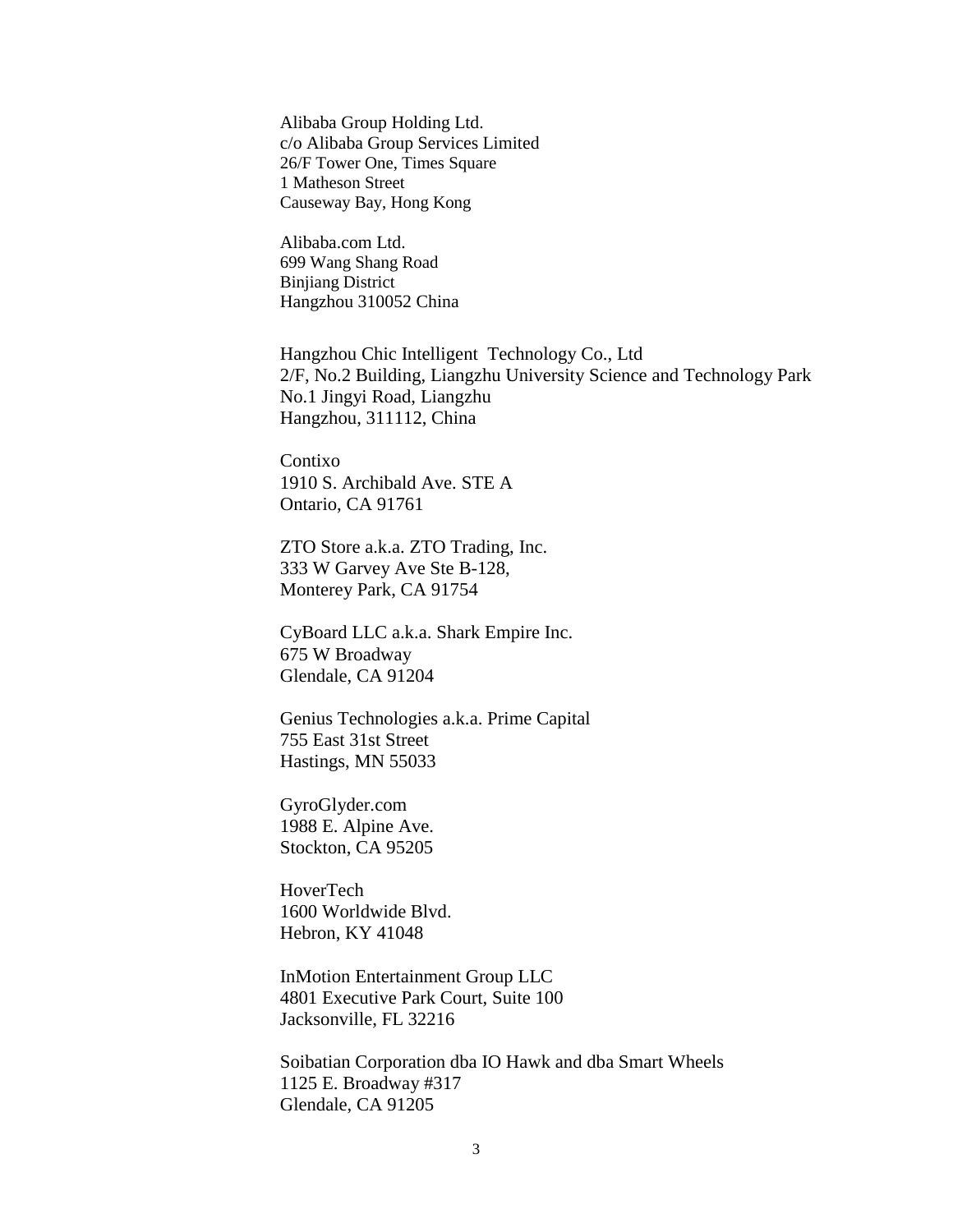Jetson Electric Bikes LLC 175 Varick Street New York, NY 10014

Joy Hoverboard**,** a.k.a. Huizhou Aoge Enterprize Co. Ltd. Huizhou City, with its Pliasant Factory Shuikou Subdistrict Office Huizhou, 516005, China

Shenzhen Kebe Technology Co., Ltd. 4th Floor, Building C, Honglianying T&S Zone, Sili Road 286, Longhua District Shenzhen, China

Leray Group 3/F., HiChina Mansion No.27 Gulouwai Avenue, Dongcheng District Beijing 100120, China

Modell's Sporting Goods, Inc. 498 7th Ave, 20th Floor New York, NY 10018

Newegg.com Inc. 16839 East Gale Avenue City of Industry, CA 91745

PhunkeeDuck, Inc. 250 Jericho Turnpike Floral Park, NY 11001

Powerboard a.k.a. Optimum Trading Co. 1600 Worldwide Blvd. Hebron, KY 41048

Shareconn International, Inc. 9A Unit Q 32 Dong Kang Qiao Zi Jun Buji Town, Shenzhen, Guangdong, China

Shenzhen Chenduoxing Electronic Technology Ltd. 4/F, Block C11, Fuyuan Industrial City, Jiuwei, Xixiang, Bao'an Area, Shenzhen, Guangdong, China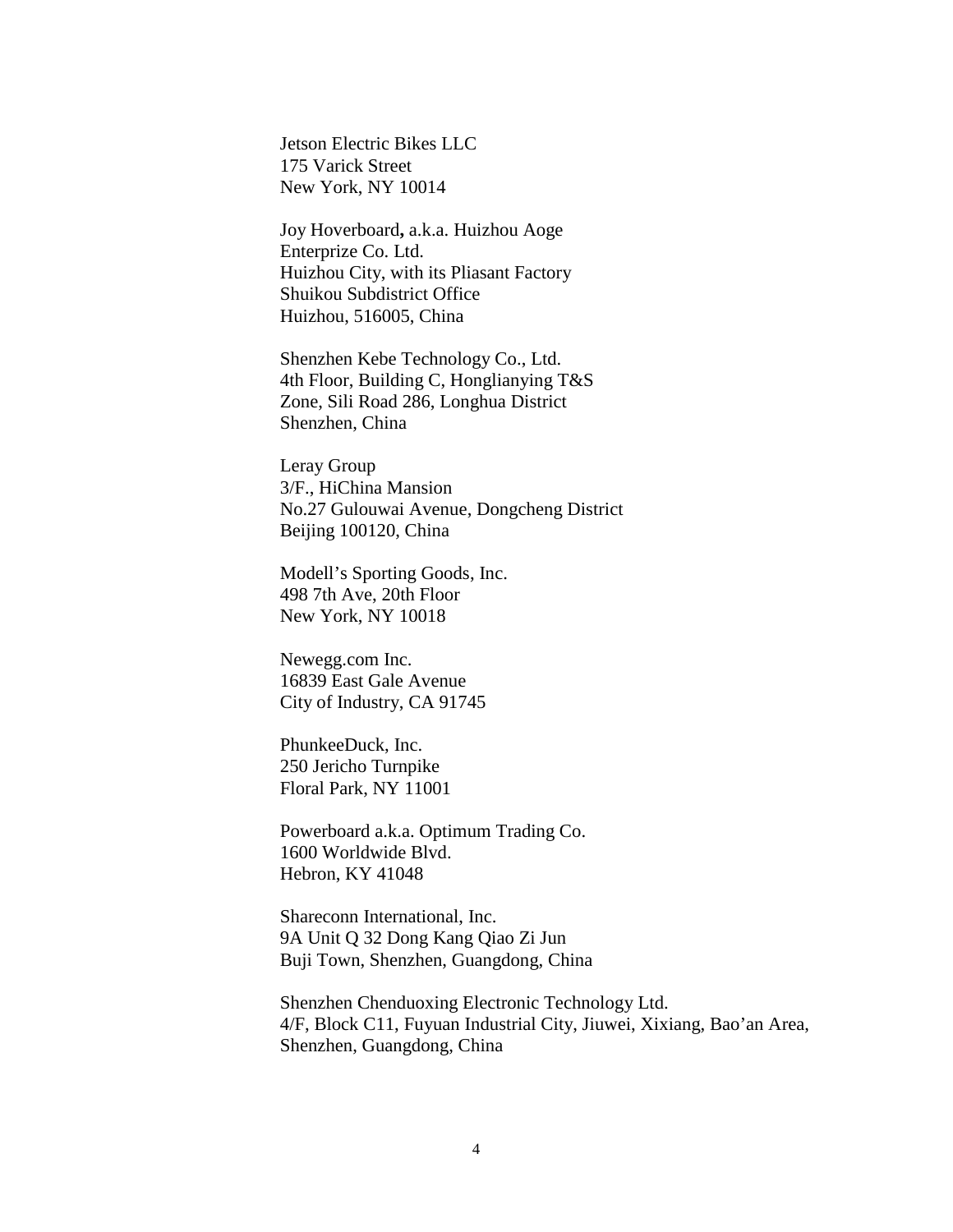Shenzhen Jomo Technology Co., Ltd. Floor 4th and 7th, Caiyue Bldg., Meilong Road Bao'an Dist. Shenzhen City, 518112, China

Shenzhen R.M.T. Technology Co., Ltd. Rm. 711, Shangcheng Business Mansion No. 73-1, Changjiangpu Road, He'ao, Henggang Street, Longgang Dist. Shenzhen, Guangdong, China

Shenzhen Supersun Technology Co. Ltd., a.k.a. Aottom Rm. 2308A, 2308B, International Cultural Building, Futian Road, Futian District, Shenzhen, Guangdong, China

Skque Products 12711 Ramona Blvd. Suite 105 Irwindale, CA 91706

Spaceboard USA 604 Oakmont Lane Norcross, Georgia, 30093

Swagway LLC 3431 William Richardson Dr., Suite F South Bend, IN 46628

Twizzle Hoverboard 18193 Valley Blvd. La Puente, CA 91744

Uwheels 3007 N Main St. Santa Ana, CA 92705

(c) The Office of Unfair Import Investigations, U.S. International Trade Commission, 500 E Street, S.W., Suite 401, Washington, D.C. 20436; and

(3) For the investigation so instituted, the Chief Administrative Law Judge, U.S. International Trade Commission, shall designate the presiding Administrative Law Judge.

Responses to the complaint and the notice of investigation must be submitted by the named respondents in accordance with section 210.13 of the Commission's Rules of Practice and Procedure, 19 C.F.R. § 210.13. Pursuant to 19 C.F.R. §§ 201.16(e) and 210.13(a), such responses will be considered by the Commission if received not later than 20 days after the date of service by the Commission of the complaint and the notice of investigation. Extensions of